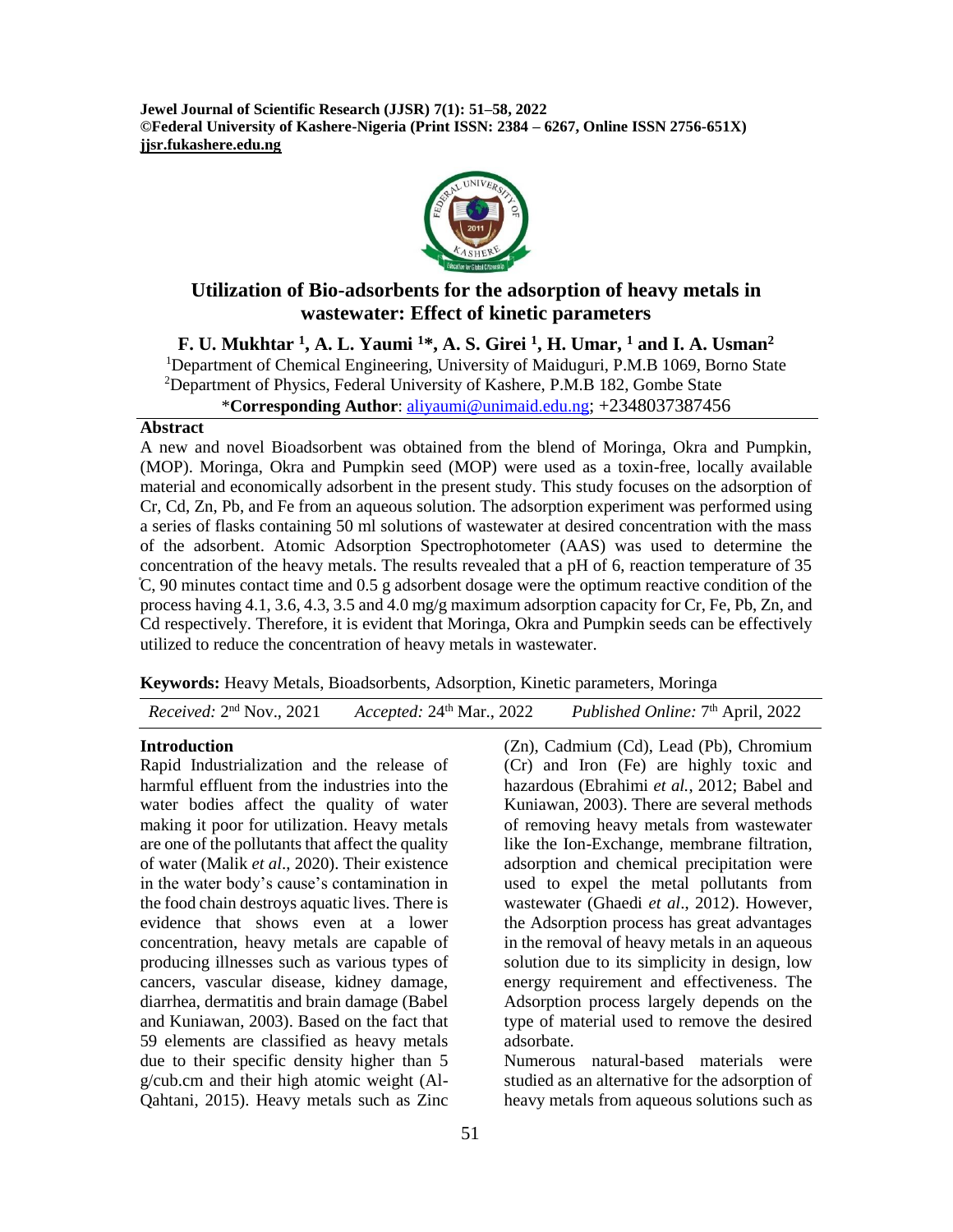zeolite (Taamneh & Sharadqah, 2017), Fibers (Coşkun *et al.,* 2006), and nanocrystals (Abiaziem *et al*., 2019). However, these methods have high energy requirements. Bioadsorbent derived from agro-waste are low-cost materials with excellent elemental composition and good surfaces which can be utilized for the removal of heavy metals in an aqueous solution (Jain & Prasad, 2008). Moringa seed is a shrub mostly grown in Africa and the Asian region (Parrotta, 2018). The seed of Moringa, Okra and Pumpkin are mostly considered as waste in the developing country, therefore there is a need to find a means of harnessing these materials to combat the problem of waste in the environment (Sulyman, 2017). Hence, this study is aimed at utilizing this bioadsorbents for the removal of heavy metals in wastewater. The effect of kinetic parameters on the adsorption process will also be examined.

## **Materials and Methods Precursor Preparation**

The Moringa, (MO), Okra, (OK) and Pumpkin, (PM) were obtained from the local market in Maiduguri, Borno State, Nigeria. The seeds of the bioadsorbent were washed severally with water, dried in an oven, sorted to remove bad ones and was grinded with high speed electric blender and stored in an air-tight container APHA (2005).

### **Adsorption of Bioadsorbent**

The experiment for the adsorption and kinetic studies were carried out by preparing a stock solution of the Cr, Fe, Zn, Pb and Cd by dissolving the quantity of the annular grade salts in 1000 mL of de-ionized water. The stock solution was further diluted using distilled water to obtain the solutions of the various known concentration. The adsorption was carried out in batch using a series of flasks containing 50 ml solutions of waste water at desired concentration with the mass of adsorbent. The mixture was mixed at different ratios 2:1:1 (Moringa, Okra and Pumpkin respectively) at 250 rpm using a shaker (jar test equipment). Atomic

Adsorption Spectrophotometer (Edibon) was used to determine the concentrations of the heavy metals. The effect of dosage was studied from 0.1- 0.8 g. The initial concentrations used was 10 mg/l. The effect of dosage was studied from 0.1- 0.8 g at concentration of 10 mg/L by adsorption. The effect of concentration was investigated between the range of 50 - 400 mg/L, the contact time was varied from 10 - 120 min, pH between the range of 6 - 8 and the effect of temperature was studied from  $25 - 55$  °C respectively. At equilibrium, the adsorption  $q_e$  (mg/g), was calculated by Equation 1:

$$
q_e = \frac{(C_0 - C_e)V}{m}
$$

 $\frac{1}{\text{m}}$  1 Where  $C_0$  and  $C_e$  (mg/l) are the concentrations of the heavy metals at initial and at equilibrium, V is the volume of the solution (L) and m is the mass of the adsorbent used (g). The heavy metal removal percentage was calculated using Equation 2:

% Heavy metal removal  $= \frac{(C_o - C_e)}{c}$  $\frac{(-c_e)}{c_o}$  x 100 2

### **Results and Discussion**

### **Effect of Moringa, Okra and Pumpkin Seeds Dosage on Metal Ion Adsorption**

The adsorbent dose is one of the most important factors that determine the adsorption capacity of adsorbent for a given initial concentration. The effect of the adsorbent dose on the adsorption of five heavy metals (Fe, Cr, Cd, Zn and Pb) is shown in Figure 1. As the dosage was increased from 0.1 - 0.8 g, the percentage removal of chromium concentration was increase from 58 % to 92.2 %. There was a rapid increase from 0.1 - 0.4 which was due to the unsaturated sites available during the adsorption reaction and the number of sites available for the adsorption sites increases by increasing the adsorbent dosage. Moreover, after the dosage of 0.5 g, there was insignificant change in the percentage removal of chromium concentration. This is as a result of the overlapping of the active site at a higher dosage as reported by Manzoor *et al.* (2013).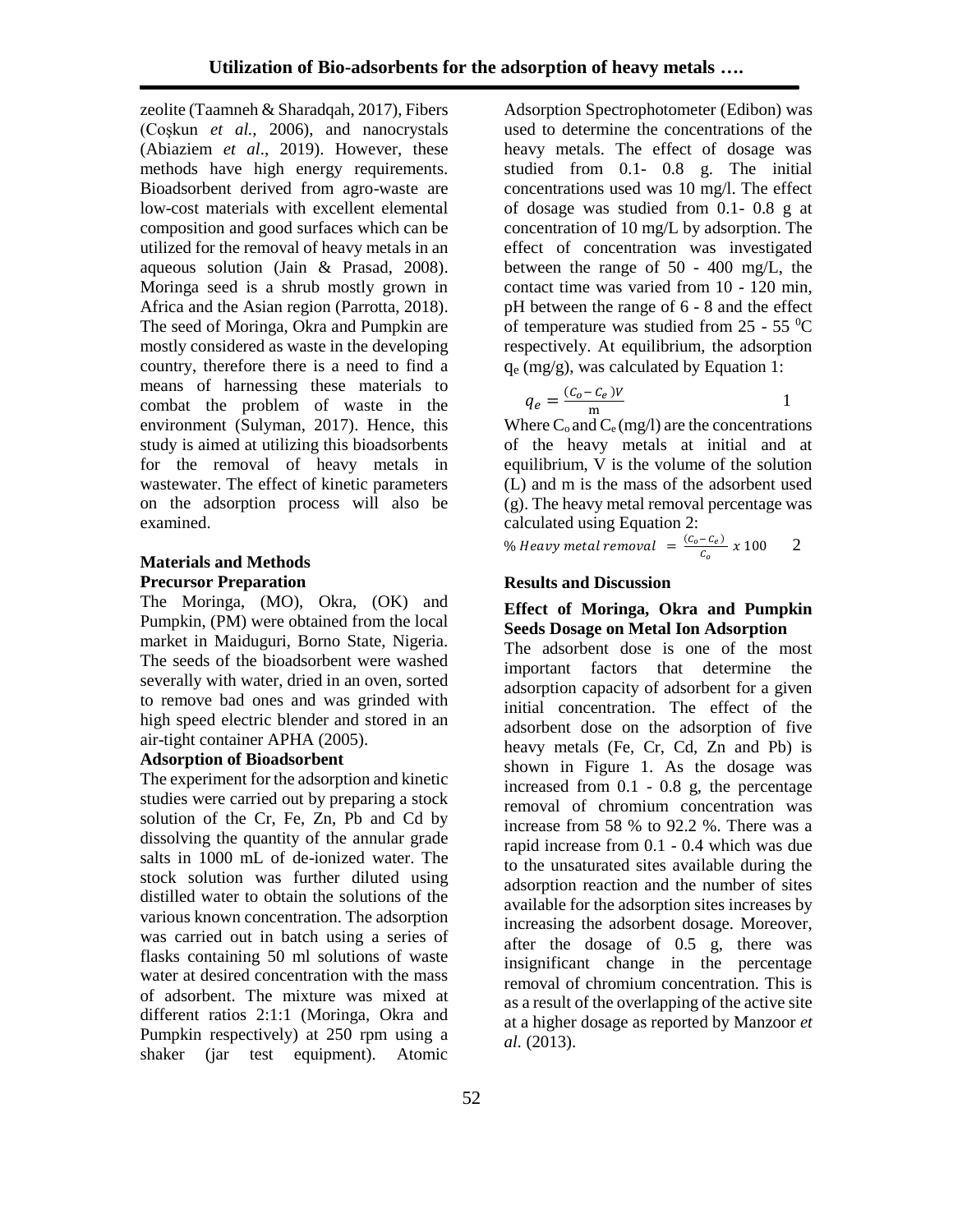

**Figure 1:** Effect of dosage on the adsorption of heavy metals

Furthermore, as the dosage was increase from 0.1 - 0.5 g, the rate of adsorption of iron concentration was increased from 60.33 % to 75.2066 %, this is due to the unsaturated active sites available during the adsorption process and the number of adsorptions increases with increase of the adsorbent dosage. However, at 0.4 - 0.5 g, the percentage removal of the heavy metal was stable. At 0.6 - 0.8 g, the adsorption drops slightly, this is due to the overlapping of active site as a result of higher dosage as reported by Manzoor *et al.,* (2013).

For cadmium, there is high rate of adsorption from 0.1 - 0.4 g of the adsorbent dosage. This is due to the high active site occupied by the adsorbent dosage. The adsorption rate has increased from 63.66 % to 75.362 %. At the dosage of 0.5 - 0.8 g it attends equilibrium due to the saturation of the active site on the adsorbent. As the dosage was increased from 0.1 - 0.8 g, there was a rapid respond in the heavy metals removal of lead from 80.55 % to 95.4 %. Which means Moringa, Okra and Pumpkin Seeds has a high rate of removal of lead ion concentration more than Chromium, Iron, Zinc and Cadmium.

Zinc is one of the heavy metals found in Wastewater. Their high concentration is toxic to human health and environment. The zinc concentration can be reduced using a cheap locally available bioadsorbent (Moringa, Okra and Pumpkin Seeds). It was observed that increase of the dosage from  $0.1 - 0.5$  g increases the removal of zinc concentration from 47.2 % to 65.5 %. This is due to the number of active sites which increases with the number of dosages. With further increase of the dosage from 0.6 - 0.7 g, it still maintains a removal of 65.5 % which is due to the saturation of the active sites. Further increase to 0.8 g increases the removal uptake to 66 %. The increase in adsorption percentage with increasing adsorbent dose arises because of the availability of the active site or exchange sites at higher concentrations of adsorbents (Al-Qahtani *et al.,* 2016).

### **Effects of Contact Time and Initial Metal Ion Concentrations**

One of the most important parameters used in the design of adsorption is the equilibrium time. Contact time was optimized from (10 – 120 min) for the maximum removal of heavy metals with the initial concentrations of 50 - 500 mg/L for Cr, Fe, Pb, Zn and Cd. The effect of contact time and initial concentration on the removal of Fe, Cr, Cd, Zn and Pb by Moringa, Okra and Pumpkin seeds adsorbents is given in Figure 2(a-e).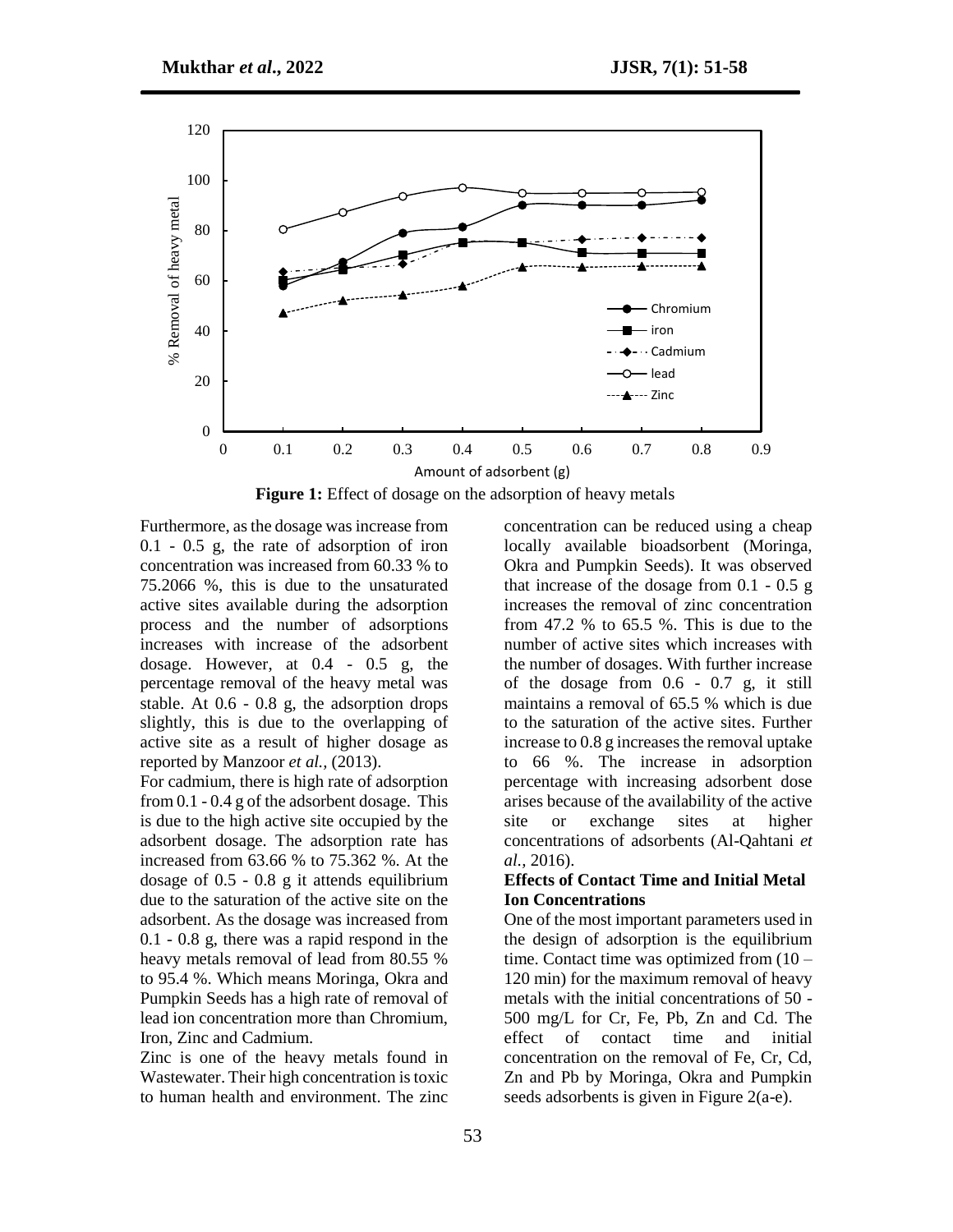

 **Figure 2(a):** Effect of Contact Time and Initial Concentration of Chromium



Figure 2(d): Effect of Contact Time and Initial Concentration of Lead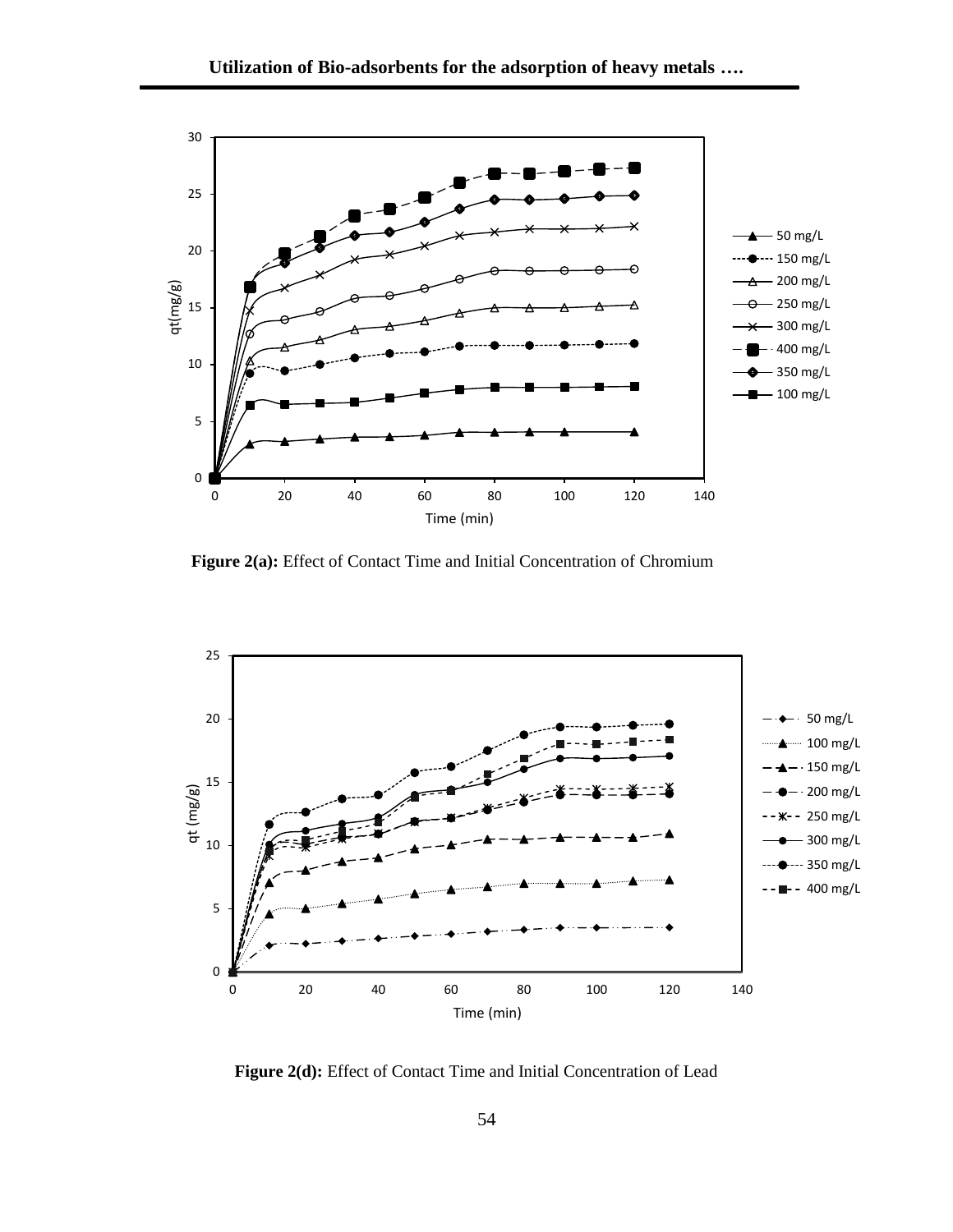

**Figure 2(e):** Effect of Contact Time and Initial Concentration of Cadmium

In Figure 2(a-e), it shows that there was a very fast adsorption of the Chromium ion, Iron, Lead, Zinc and cadmium ion in the fast 10 minutes and more than 60 % of the chromium was adsorbed (3.0 mg/g); 70 % of the Lead was adsorbed  $(3.5 \text{ mg/g})$ ; 59 % of the Cadmium was adsorbed (2.5 mg/g); 46 % of the Cadmium was adsorbed (2.3 mg/g); 41 % of the Cadmium was adsorbed  $(2 \text{ mg/g})$  at initial concentration. The rapid initial sorption was likely due to extra-cellular binding and the slower sorption likely resulted from intracellular binding (Okoye *et al*., 2010). Equilibrium were reached at 80, 90, 70, 90 and 90 min for, Fe<sup>+</sup>, Pb<sup>+</sup>, Zn<sup>+</sup> and Cd<sup>+</sup> respectively and at later stages the percentage increment is very slow across the times. Similar results have been reported by Al-Anber, (2011) evaluated the effect of contact time by varying the times in minutes. In his work, it was also discovered that the rate of adsorption was rapid in the first ten minutes where the maximum adsorption was achieved and at later stages, there was a minimum adsorption across the increment in contact times. At the initial stage, the rapid increase on the uptake of the metals ion is due to the availability of the uncovered surface and also the active sites on the surface of the adsorbents (Zou *et al.,* 2006). With increase

in contact time the pores were filled and the rate became slower (Chowdhury *et al.,* 2011). It was observed that with increase of the initial concentration of Fe, Cr, Cd, Zn and Pb from 50 to 400 mg/L, the maximum adsorption took place at 50 mg/L, the percent removal of Chromium (Cr), Iron (Fe), Lead (Pb), Zinc (Zn) and Cadmium (Cd) by the adsorbent (Moringa, Okra and Pumpkin seeds) decreased from 81 % to 68.88 %, 87.78 to 25 %, 86.6 to 22.53 %, 77.4 to 67.42 %, and 83.56 to 71.75 % respectively. This means that the highest adsorption affinity occurred at lower concentrations of the heavy metals and this was agreed with the results obtained by (Chowdhury *et al.,* 2011). This result may be explained by limited availability of active sites on the adsorbent surface (Rashed, 2006). Dada *et al.* (2012) indicated that the adsorption capacities of the heavy metals on local clay increased with the increase of initial metal ion concentration. The experimental data of Xuejiang *et al.* (2006); Kilic *et al.* (2008) and Al-Qodah (2006) revealed that the adsorption capacity of Pb, Cd, and Cu on activated sewage sludge increases with the increase in initial metal concentration. The results obtained in this study agreed with previous literatures.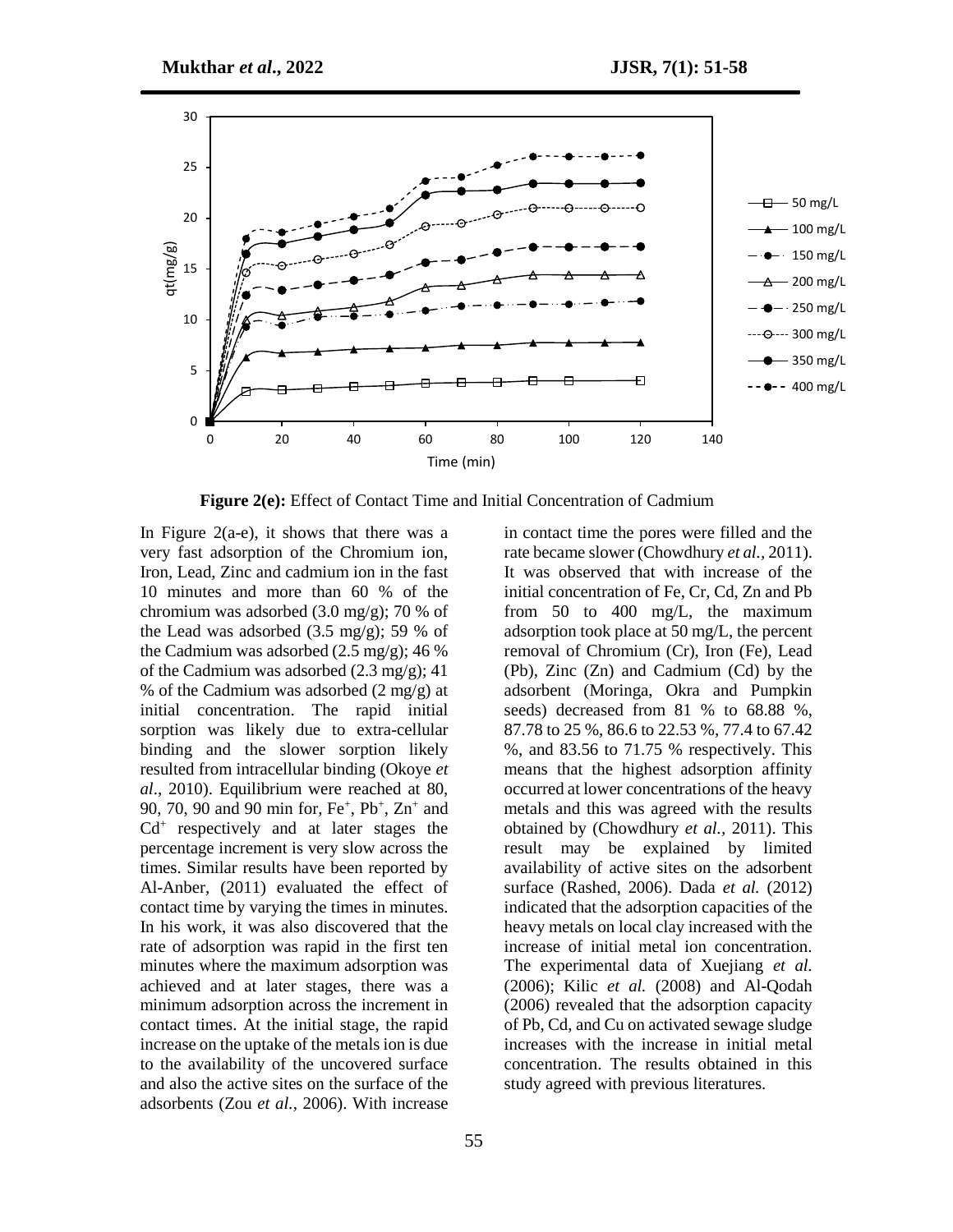### **The Effect of pH**

The pH is an important factor that plays a vital role in the adsorption process. The pH of the solution determines the degree of ionization of the adsorbate molecule, the surface charge of the adsorbent, and the extent of dissolution of the functional groups on the active site of the adsorbent. In this study, the effect of pH value on the adsorption of heavy metal ion was investigated and the result of the percentage removal of Fe, Cr, Cd, Zn and Pb in relation to the pH is shown in Figure 3. The removal efficiency of Cr, Fe, Pb, Zn and Cd reached maximum of 94.1 %, 79.4 %, 93.5 %, 74.3 % and 77.2 % respectively at a pH of 6. However, removal efficiency for the Fe, Cr, Cd, Zn and Pb decreased when the pH is above 6 (Figure 3). This shows that the removal efficiency decreases with increase in the pH value from 6 to 8. The increase in the percentage removal of the heavy metal (pH 6) is attributed to the limited competition between the metal ion and  $H_3O$ , the  $H_3O^+$  is

low due to decrease in  $H_3O^+$  concentration and the adsorbent surface was negatively charged, promoting stronger affinity towards the metal ions. Therefore, the force of attraction was high for the cationic Cr, Fe, Pb, Zn and Cd high adsorption was observed. After pH 6, the adsorption of Cr, Fe, Pb, Zn and Cd by the adsorbent was decreased because at  $pH > 6.0$ , the Cr, Fe, Pb, Zn and Cd gets precipitated due to hydroxide anions forming a lead hydroxide precipitate. These results can be further proven by the results of previous research for the adsorption of Pb (II) from aqueous solution using new adsorbents prepared from agricultural waste (Ghasemi *et al*., 2014) which indicates the decrease in the percentage removal of heavy metals when the pH < 6. In this work, the maximum removal efficiency of Lead ion as observed at a pH of 6 and decreases with increase in the pH. Dongxiao *et al.* (2019) also found that pH of 6 is the optimum condition for the adsorption of  $Cu^{2+}$ ,  $Cd^{2+}$  and  $Pb^{2+}$  using silicate tailing as an adsorbent.





#### **Effect of Temperature**

Figure 4 shows the effect of solution temperature on the adsorption capacity on Moringa, Okra and Pumpkin seeds (MOP) for the removes of heavy metals. The effect of temperature on the adsorption of heavy

metals (Cr, Fe, Pb, Zn and Cd) on MOP were carried out at  $25 - 55$  °C for all the metals, this can be attributed to strength of the attraction and binding between the metal ions and the active site on the surface of the adsorbent. The rate of the metal ion removal decreases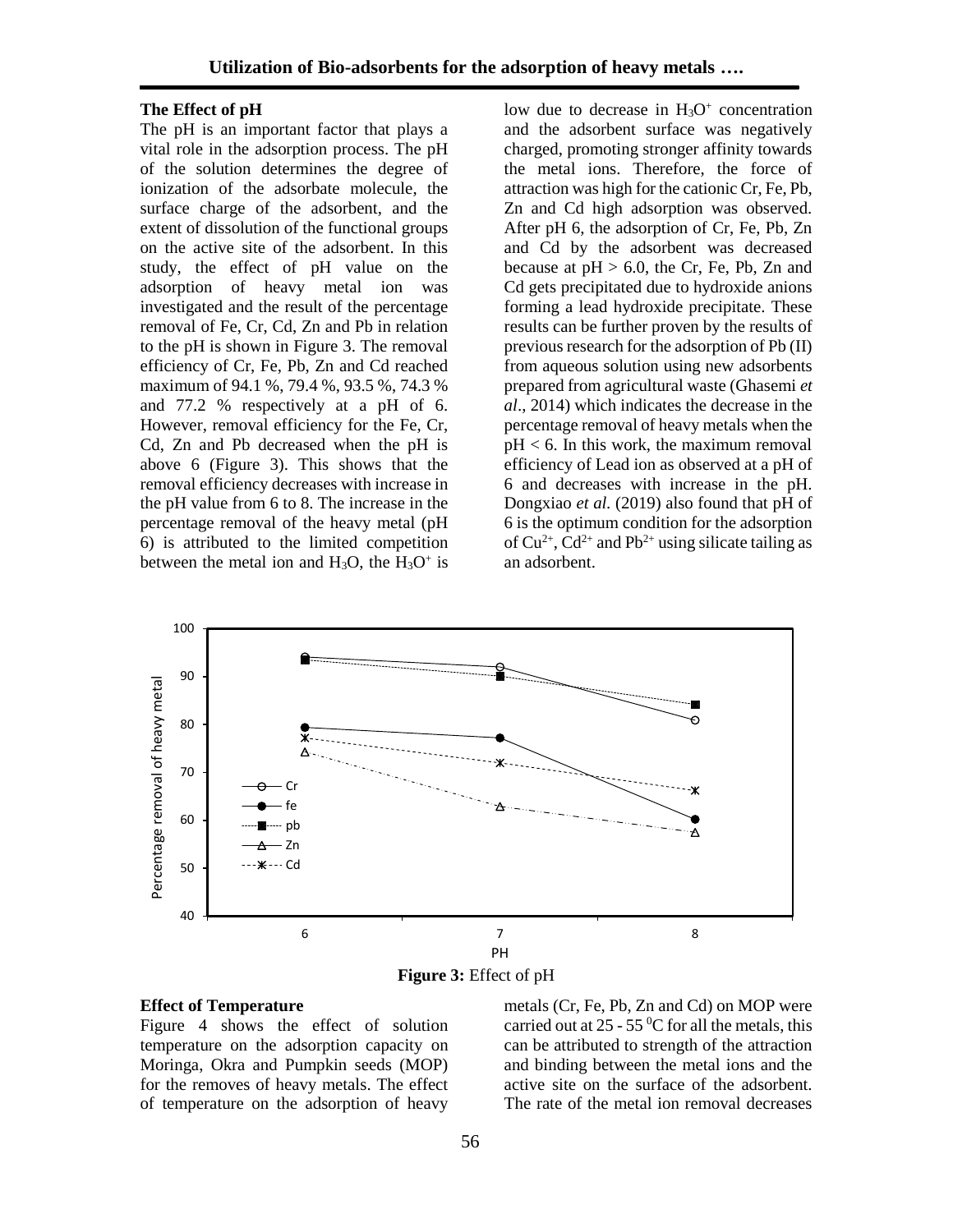with further increase in temperature from 35 - 55 <sup>0</sup>C. The decrease in metal ion adsorption with rise in temperatures may be due to the weakling of the forces between the adsorbate and the adsorbent (Asuquo, 2017). The

decrease in adsorption capacity as the temperature increases from  $35 - 55$  <sup>0</sup>C indicates an exothermic reaction process.



**Figure 4:** Effect of Solution Temperature

#### **Conclusion**

The present study explores new approach for the utilization of bioadsorbents for the removal of heavy metals in waste water. The effects of concentrations showed that the highest adsorption affinity occurred at a lower concentration of 50 mg/L for all the metals. The pH decreases with increase in pH from  $6 - 8$ , temperature has an insignificant effect on adsorption capacity with the maximum adsorption at  $35^{\circ}$ C indicating a physical adsorption. Contact time increases the rate of Chromium, Iron, Zinc, Lead and Cadmium uptake. Therefore, kinetic parameters showed that the optimum pH obtained was 6, Temperature  $35C$ , contact time of 90 min and adsorbent dosage of 0.5 g. Therefore, the seeds of these bioadsorbent can be effectively utilized for the adsorption of Cr, Fe, Zn, Pb and Cd in waste water.

### **References**

Abiaziem, C. V., Williams, A. B. and Ibijoke, A. (2019). Adsorption of lead ion from aqueous solution unto cellulose nanocrystal from cassava peel. *Journal of Physics*, 1299: 1-17 https://doi.org/10.1088/17426596/1299/1/012122

- Al-Anber, M. A. (2011). Thermodynamics approach in the adsorption of heavy metals. In: Moreno-Pirajan, J.C (Ed.), Thermodynamics-Interaction Studies-Solids, Liquids and Gases. InTech,Rijeka, pp 737-764.
- Al-Qahtani K.M. (2015). Assessment and Treatment some of the Local Seeds used in Removal of Heavy Metals, *Journal of American Science*, 3: 198-203.
- Al-Qahtani, K.M. (2016). Water purification uses different waste fruit cortexes for the removal of heavy metals. *Journal of Taibah University of Science* 10(5): 700-708.
- Al-Qodah Z (2006). Biosorption of heavy metal ions from aqueous solutions by activated sludge. *Desalination*, 196(1- 3): 164-176.
- Asuquo, J.E. (2017). Effect of Temperature on the Adsorption of Metallic Soaps of Castor Seed Oil onto Haematite. *International Journal of Advanced Research in Chemical Science*, 4(6): https://doi.org/10.20431/2349- 0403.0406005